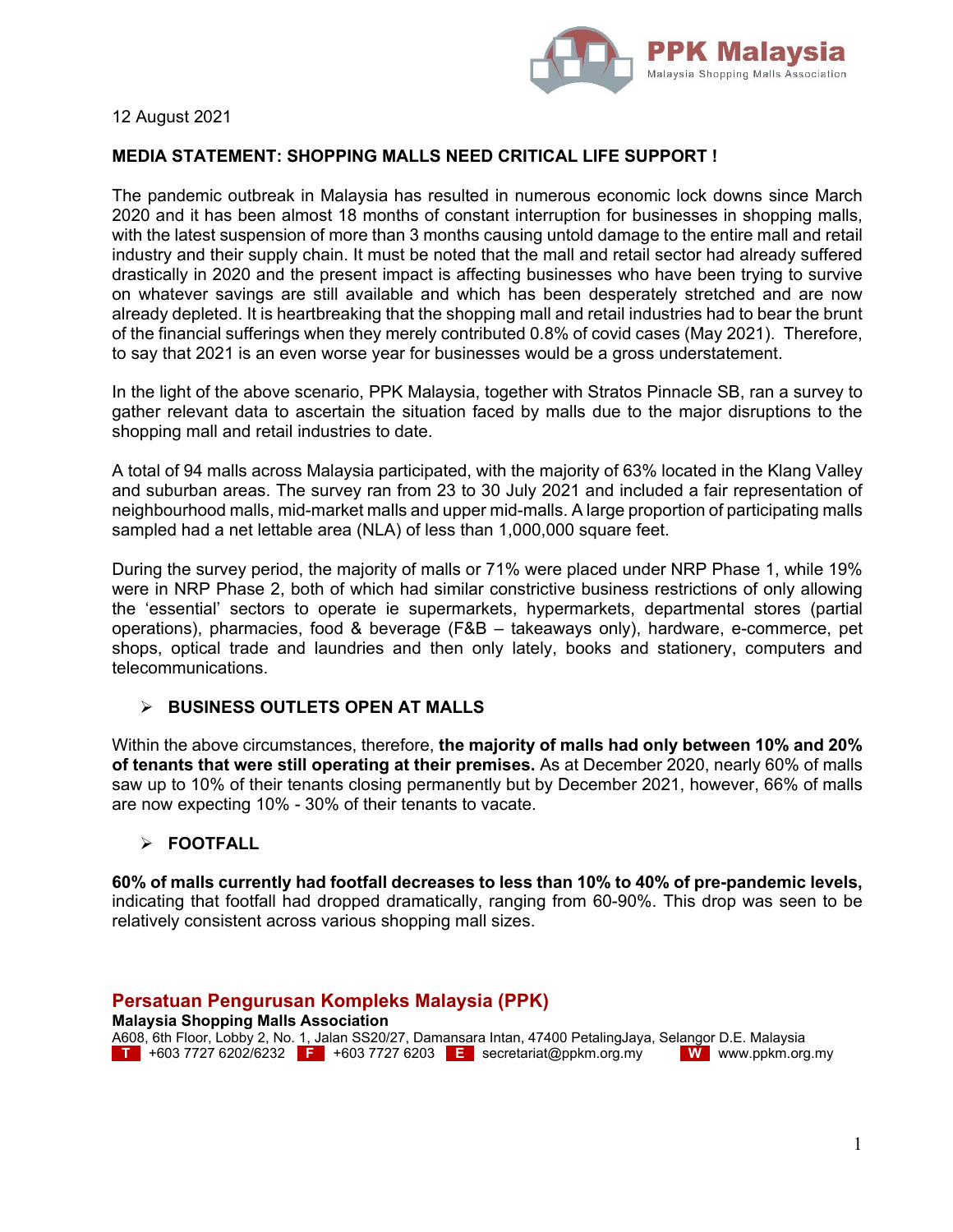#### **SALES TURNOVER**

Of the malls surveyed, **65% of malls only achieved sales of less than 10% to 40% of prepandemic levels**, **indicating a drop of between 60-90%. Notably, the above included the business sectors deemed as 'essential' by the authorities, which means those shops not allowed to open would have suffered much higher drop in sales, basically zero sales whenever the shop is closed. The poor sales figure is further reflected by the drastic drop in footfall, fear and weak buying power.** 

### **RENTAL REBATES**

Most malls have been offering rental rebates to their tenants who are taking the brunt from the pandemic and implementation of MCO/NRP, with **40% of them offering between 30% and 50% of rebates**.

### **RENTAL PAYMENT**

There is a significant increase in number of tenants who are unable to pay their rent due to the pandemic. **30% of malls are unable to collect rental from more than 70% of their tenants**. The pandemic and MCO/NRP SOP restrictions have inevitably caused adverse impact on the overall sales of tenants and their customer traffic. **Almost 50% of the total malls have up to a year of overdue payments owed by their tenants**.

## **CASH FLOW**

With such severe limitations in rental income collection, malls found it difficult to preserve cash flow and **32% of malls claimed that they could only sustain for a period of 3 months and less, with the current diminished cash flow under the pressure of MCO**.

### **EMPLOYEE LAYOFFS**

To assist in cash flow, **14% of the malls have already laid off their employees**. The majority have already reduced headcount by 10% to 20% and the percentage of cuts could grow if the current business closures were to persist any longer.

# **SALARY CUTS**

**In addition to layoffs, almost 80% of the companies have cut salaries as the economic impact of the pandemic begins to bite their bottom line, with majority implementing 10% to 20% salary cuts as well as withdrawing annual incentive bonuses and other benefits.**